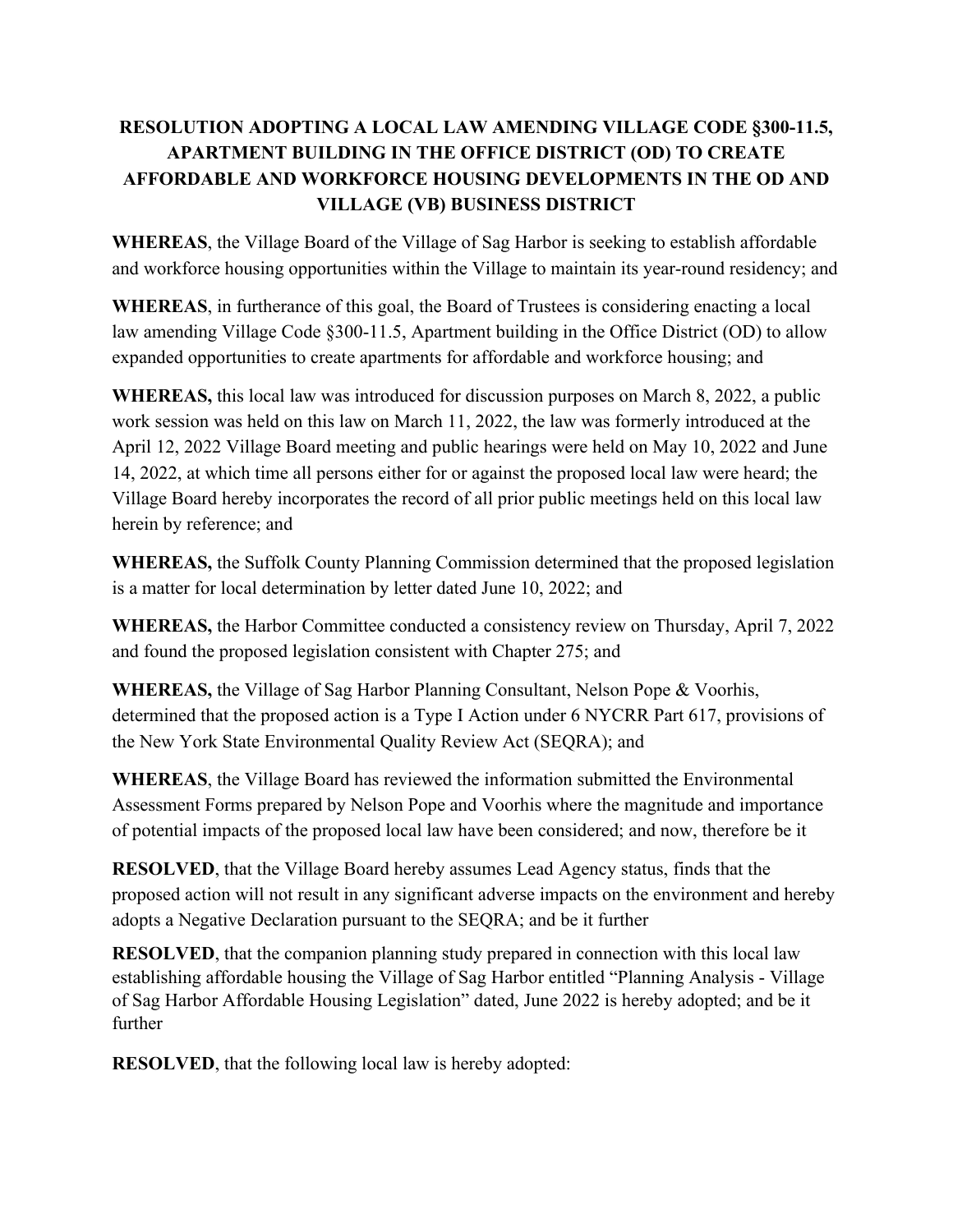#### LOCAL LAW NO. 12 OF 2022

Be it enacted by the Village Board of Trustees of the Village of Sag Harbor as follows:

A LOCAL LAW to amend Village Code §300-11. 5, Apartment building in the Office District (OD), to allow expanded opportunities to create apartments for affordable workforce housing.

#### **SECTION 1. Legislative Intent.**

Sag Harbor has been made and defined by people whose lives and livelihood have come from its unique location and history. Its modern economy is now more diverse and dynamic. Tourism, recreation, and the arts make it an attractive location for full- and part-time residents. Village businesses, schools, volunteer organizations and governmental services rely on individuals and families who make Sag Harbor their home. They are the core of the community, and yet, the cost of living, particularly housing, increasingly prevents them from living and working and doing business here. The goal of the legislation is help maintain a vital, cohesive, and prosperous population who are or wish to be vested in the full-time activities of a thriving village. It seeks to do this by helping make housing costs affordable for these residents in need.

The Planning Strategies for the Inc. Village of Sag Harbor dated July 21, 2008, cited the difficulty of finding affordable housing in the Sag Harbor School District for the local workforce as an issue of significant concern in 2007. Specifically, the study notes,

Along with other east end communities, Sag Harbor has witnessed a steady rise in real estate values over the past few years, although this trend seems to have only caught up in Sag Harbor in recent years. In a report entitled "Real Estate Market in the Five Eastern Villages of Long Island", prepared by Suffolk Research Services, Inc., April 2006, yearly median prices of residential real estate were evaluated over a 15-year period. For the Village of Southampton, the six-year period of 1999 to 2005 witnessed an increase in the median value of a residence from \$265,000 to \$737,000, or a 178% increase in value. East Hampton experienced slightly greater increases over the same six-year period, from \$288,000 to \$849,000, or a 195% increase in value. Local individuals and families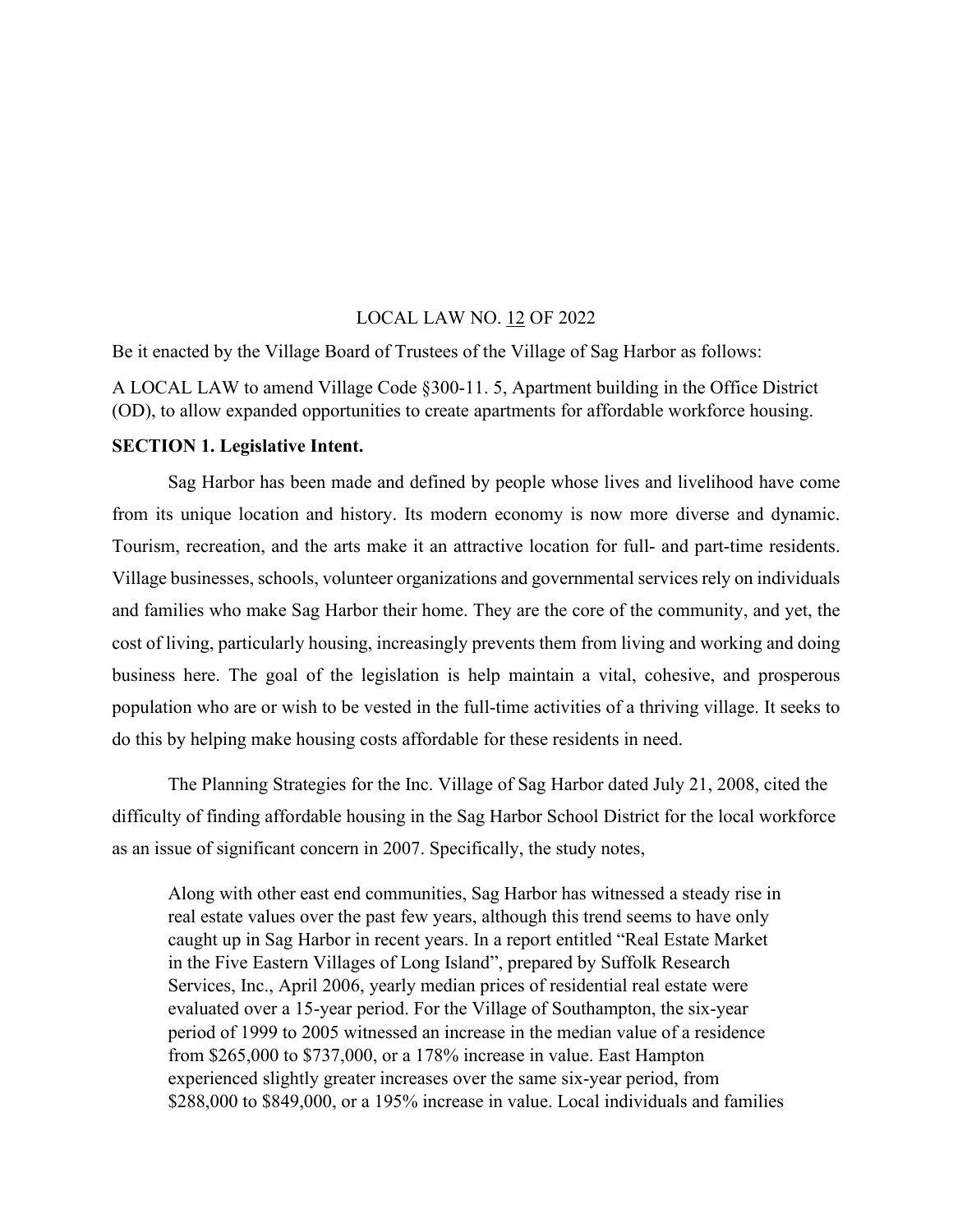are finding it increasingly difficult to find housing at a price that can be afforded based upon the wages earned locally. At numerous meetings, individuals from the community have asked the Board of Trustees to introduce mechanisms that would improve the affordable housing opportunities in the Village. This increase in value and the turnover of real estate has the potential to change the face of the community, from what was once a working-class, local community to one which contains to a large measure wealthy, retired individuals and families or those who use the community as a second home. While controlling real estate values is beyond the capability of local government, the changes in the conditions in the Village of Sag Harbor puts ever-increasing pressure to manage the Village resources in a manner so as to attempt to not to increase the pressure on the local year-round residential population. The ability to sustain a balanced community relies on a number of factors - including maintaining diversity in the people who live in the community, as well as the ability to provide locally and conveniently the goods and services that are necessary. *See* Planning Strategies for the Inc. Village of Sag Harbor dated July 21, 2008, page 46-47.

Therefore, this Board recognizes the great need to create affordable and workforce housing opportunities for the people of the Village of Sag Harbor and seeks to introduce a series of local laws that will create affordable housing incentives in the Village that will benefit the health, safety, and welfare of the Village as a whole. As such, this Board seeks to expand upon Village Code §300-11.5, Apartment building in the Office District by allowing the establishment of three story, mixed use apartment buildings in the Office District and Village Business District where the development proposes that all of the units will be affordable.

**SECTION 2. Amendment.** Please see the following and amend Village Code §300-11.5, Apartment building in the Office District (OD), by deleting those words that are stricken and adding those words that are underlined:

## § 300-11.5 **[Affordable and Workforce Housing Development](https://ecode360.com/14672193#14672193) Apartment buildings in the [Village Business \(VB\) and](https://ecode360.com/14672193#14672193) Office Districts (OD).**

## **A.**

Any applicant for an apartment building Affordable Housing Development in the OD or VB Districts shall be permitted by Special Exception provided the following standards are met: required to design any such project so as to include one of the following:

1. The Village Board of Trustees shall be the reviewing board for all special exception permit applications for Affordable and Workforce Housing Development as set forth herein. The Planning Board shall retain jurisdiction over the required site plan review. Notwithstanding Village Code §§300-6.3, VB Dimensional Regulations and 300-7.3 OD Dimensional Regulations, 300-11.23 & 300-15.3 Waterfront Overlay District Standards (except for  $\S 300-15.3(K)$ ) as set forth below) the following code provisions shall govern: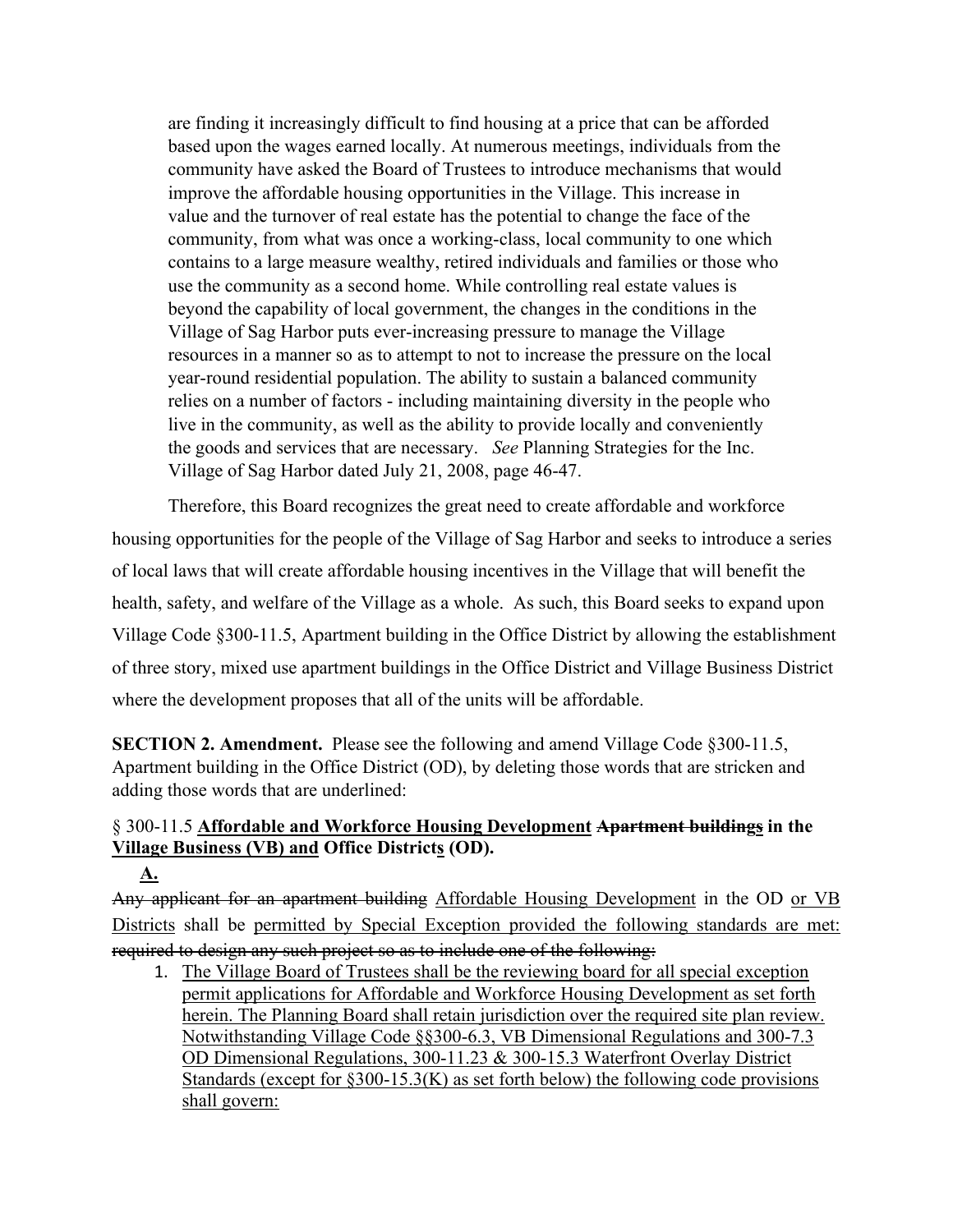- 2. Minimum lot size. The minimum lot size required for the establishment of an Affordable Housing Development shall be waived as long as the site is an appropriate shape, dimension, topography, and location as will allow for an appropriate and attractive development, screening and a harmonious relationship with adjoining land uses and the natural physical terrain.
- 3. Ownership. A proposed development may be owned by one or more persons, LLCs, partnerships, limited partnerships or corporations, and their successors and assigns or any other entity, but shall be presented as a single parcel of land at the time application for rezoning is made. The application shall be jointly filed by all owners and, if approved, shall be jointly binding on them. If required by the Planning Board, this shall be confirmed by written agreement, in recordable form satisfactory to the Village Attorney.
- 4. Uses. A mixed-use building containing commercial uses only on the first story and dwelling units above shall be permitted in the Village Business and Office District Zoning Districts. Residential uses shall continue to be prohibited on waterfront lots zoned OD and VB located in the Waterfront Overlay District pursuant to Village Code  $§300-15.3(K)$
- 5. Density.
	- 1. The permitted residential density within an Affordable Housing Development shall be up to one dwelling unit per 500 square feet of buildable land area per dwelling unit.
	- 2. All units provided in the development shall be set aside as units for affordable and workforce housing as defined in Village Code §150-2. All affordable and workforce housing units shall be governed and administered by Chapter 150.
	- 3. In determining whether to grant a special exception permit to an Affordable Housing Development, the Village Board, in addition to its legislative discretion, shall also consider the need for units for low and moderate-income families, the variety and extent to which the applicant intends to provide low and moderate income affordable units, the appropriateness of the location of the proposed site, the environmental suitability of the site, the proposed development design to accommodate such an increased density and the overall pattern of distribution of such limits across the Village.
	- 4. Building Coverage. The maximum permitted building coverage shall be 80%.
	- 5. Lot Coverage. The maximum permitted lot coverage shall be 80%
	- 6. Traffic access. Affordable and Workforce Housing Developments shall have direct frontage on a Village or State Road.
	- 7. Utilities and services.
		- A. Water and sewer service. Developments shall be served by public water. All necessary approvals shall be obtained from the Village of Sag Harbor and/or the Suffolk County Department of Health Services for sewage disposal and water supply.
		- B. Drainage. Storm water drainage systems serving any multifamily development shall be designed so that the rate of runoff from the site during a one-hundred-year storm will not exceed that which would have occurred prior to its construction. The calculation of such runoff rate and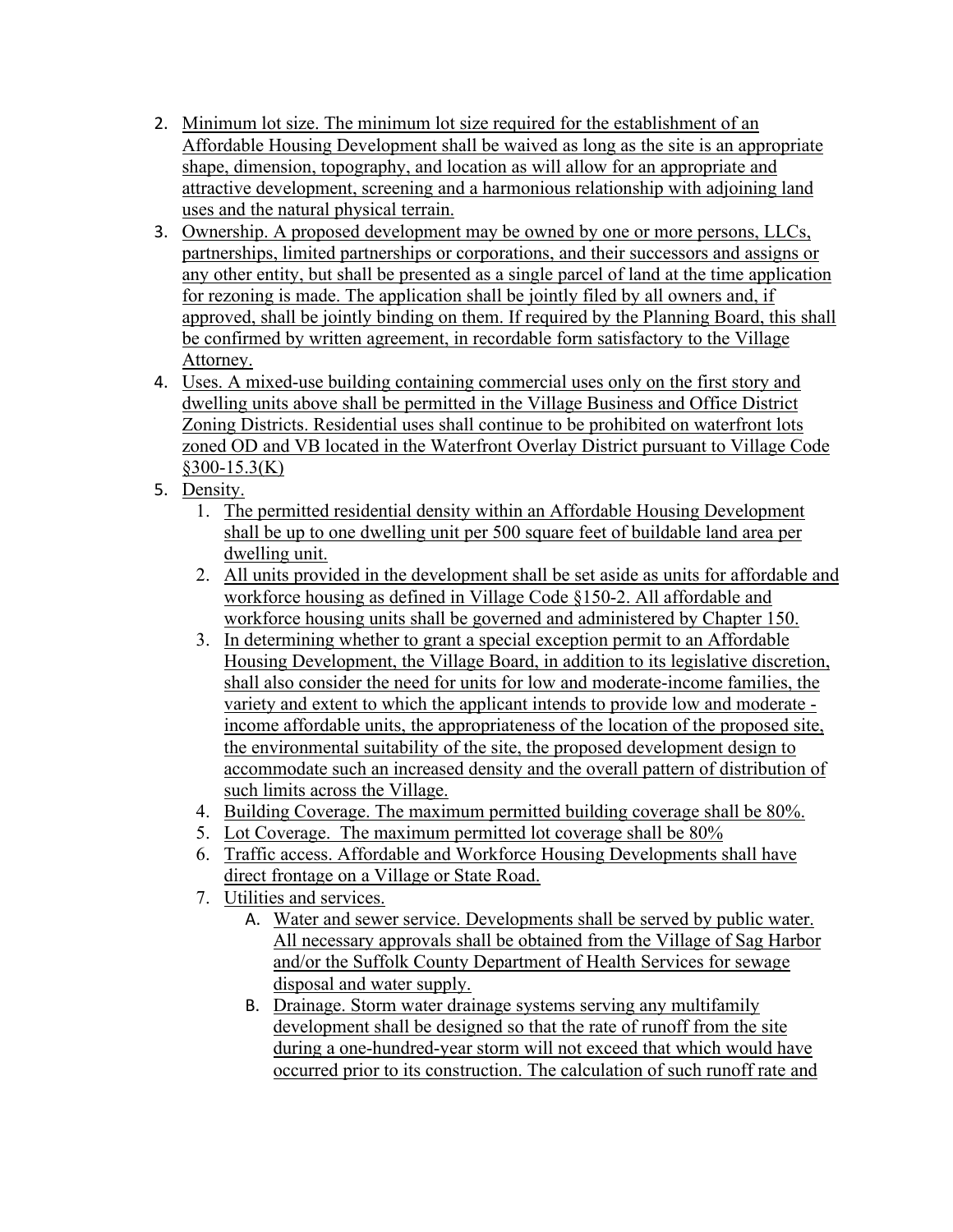the design of the drainage system shall be subject to the approval of the Village Engineer.

- C. Refuse storage and collection. Plans for the storage and collection of refuse within any multifamily development shall be subject to Planning Board approval. The outside storage, if permitted, shall be in rodentproof containers conveniently located and enclosed or otherwise screened from view. Such facilities shall comply with all setback requirements applicable to accessory structures.
- D. Underground utilities. All utilities within any multifamily development, including electric, telephone and cable television, shall be placed underground, where practicable.
- E. Fire prevention. The site plans for multifamily development shall provide proper access for fire-fighting equipment and personnel and shall provide hydrants in such number and location and with such water pressure as may be determined adequate and approved by the Planning Board, based upon the recommendations of the Village Engineer and the Fire Department having jurisdiction.
- 8. Open space.
	- A. Private outdoor space. Each individual multifamily dwelling unit shall, if practicable, be provided with a private outdoor space in the form of a patio, terrace, garden, courtyard, deck, or balcony, which space shall be immediately adjoining and directly accessible to the dwelling unit which it serves.
	- B. Other open spaces. All portions of any multifamily development which are not used for one or more of the purposes permitted above shall be designed and maintained as permanent open space, either to be landscaped or preserved in its natural state, all in accordance with plans approved by the Planning Board.
- 9. Off-street parking. The applicant shall submit an off-street parking management plan with the application. The Village Board of Trustees shall use its discretionary authority to approve or disapprove of the proposed parking plan. Village Code §300-9.6 shall not apply to Affordable and Workforce Housing Developments herein.
- 10. Minimum floor area. The minimum floor area for any residential apartment shall be 500 square feet.
- 11. Covenants and restrictions. The Village Board of Trustees shall have the right to require that the applicant or owner execute such agreements and covenants as it may deem to be required. Said agreements or covenants shall be recorded in the County Clerk's office and constitute a covenant running with the land. Such covenant or agreement may be modified or released only as set forth in said covenant or agreement.
- 12. Architectural review. All construction shall be subject to the review of the Board of Historic Preservation and Architectural Review pursuant to Article XIII of Chapter 300.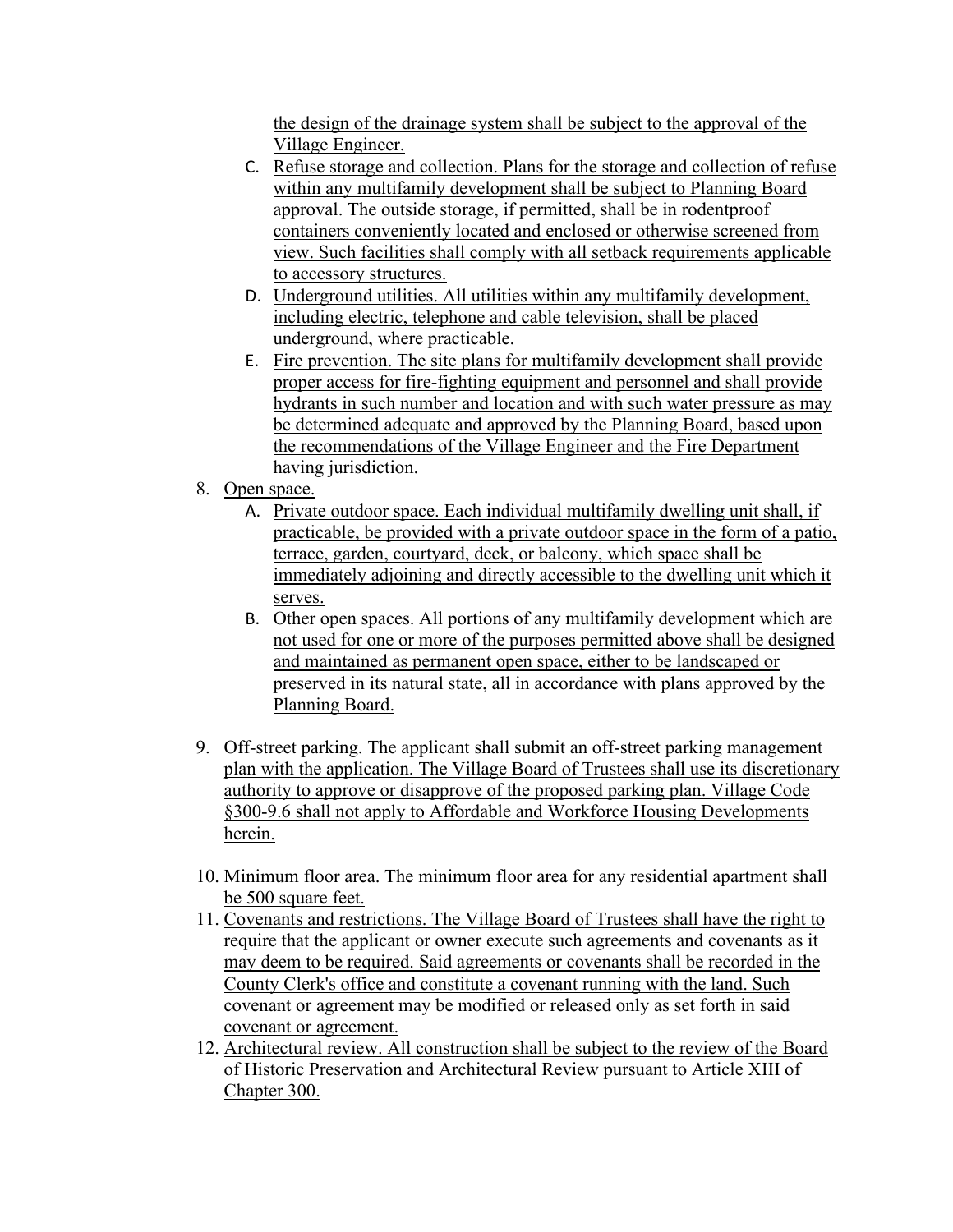- 13. Stories. The number of stories of a building providing affordable dwelling units pursuant to the standards set forth herein may have three stories.
- 14. Height of building. The height of any building shall be not more than 37 feet from natural grade.
- 15. Setbacks.
	- A. Setbacks in the VB District. The setbacks for the construction of an apartment building shall be 0 feet to each lot line; provided that a sidewalk not less than six feet in width must be provided along the property street frontage and depth of which shall not be less than 15 feet. When adjacent to residentially zoned property, minimum transitional yards shall be 10 feet from each lot line adjacent to said residentially zoned district.
	- B. Setbacks in the OD District.

1. Front Yards.

a. Unless the main building on the lot is controlled by subsection C, there shall be a front yard, the depth of which shall be not less than 10 feet.

b. On a corner lot a front yard shall be required on each street, and unless the building is controlled by Subsection C, each such front yard shall be not less than 10 feet.

c. The minimum front yard depth shall be the same as the average front yard depth of the existing buildings within 200 feet on each side of the plot and within the same block-front and district. No front yard for commercial buildings, combined commercial and residence buildings and multiple dwellings shall be required to have a depth greater than 15 feet. The minimum front yard for buildings used solely as multiple dwellings shall be 10 feet.

- C. Side Yard. The minimum side yard shall be 5 feet and 15 feet total side yards.
- D. Rear Yard. The minimum rear yard shall be 15 feet. When adjacent to residentially zoned property, the rear yard shall be 20 feet from said residentially zoned district.
- 16. Sewer. Connection of the development to the Sag Harbor Village Sewer District shall be required. The sewer rent for any affordable housing unit shall be waived.
- 17. Mixed Use Development Required. In addition to the provision of housing, a mixed-use building is required in the Village Business and Office District Zoning Districts, and the uses permitted in such a building shall be all uses currently permitted in the VB and OD pursuant to §300-6.2 and §300-7.2 of the Village Code, as may be amended from time to time. The building shall contain a mix of commercial uses suited to support the development. Retail and office uses, where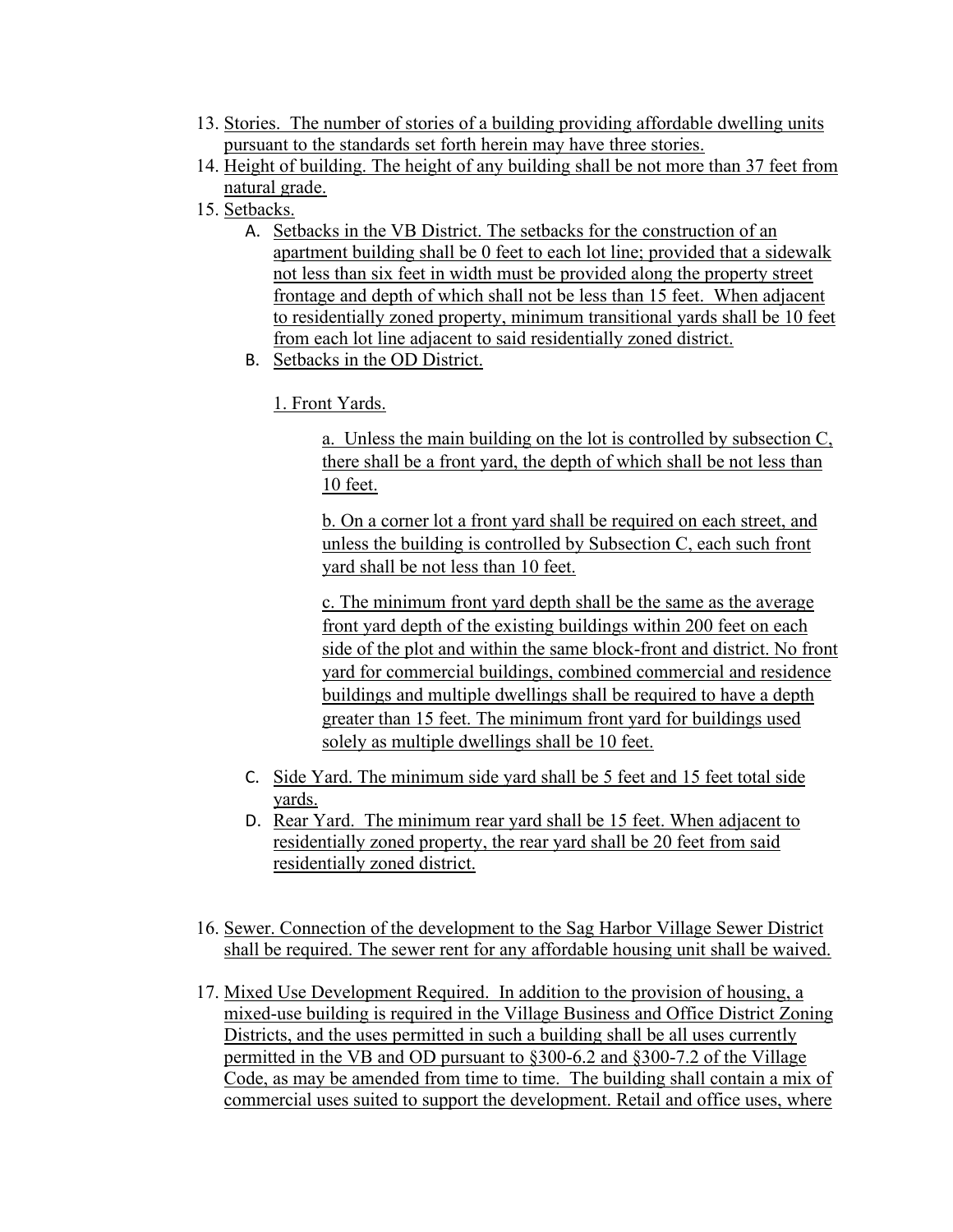## permitted, shall be permitted only on the first story and all second and third stories shall be apartments.

### **(1)**

Set aside to be built on the site no fewer than 10% of the units as affordable units under § **300- 11.6B** either for sale or for rental; or

### **(2)**

Payment of a sum of money to the Sag Harbor Community Housing Trust Fund incident to issuance of any approval, which said sum shall equal \$186,000 of units otherwise times twice the number of units otherwise to be built under Subsection **A(1)** above or such other per-unit sum as is fixed from time to time by resolution of the Board of Trustees, so that, by way of illustration not limitation, if the actual density on any such project is 10 units, requiring one to be affordable, and if built on site, the trust fund contribution would be \$372,000.

## **B.**

Any applicant for an apartment building in the OD Office District which shall contain five or fewer units on any site shall not be required to set aside affordable units on site but shall be required to make payment of a sum of money to the Sag Harbor Community Housing Trust Fund as otherwise provided in Subsection **A(2)** above equal to \$186,000 or such other sum as is fixed from time to time by resolution of the Board of Trustees. In the event any site is a lot on a minor or major subdivision approved after the effective date of this section and in the further event there is a later application for an apartment use on a separate lot within said subdivision, then and on approval of any such application the applicant shall be obliged to set aside 20% of allowable density as affordable units.

## **C.**

Any affordable apartment unit under this section shall not be subject to the lot area requirement otherwise applicable for apartments in the Table of Dimensional Regulations.**[1]**

### [1]

*Editor's Note: The Table of Dimensional Regulations is included at the end of this chapter.* 

## **SECTION 3. Amendment.**

Please see the following and amend Village Code §300, Attachment 1, **Village of Sag Harbor Table of Uses**, by deleting those words that are stricken and adding those words that are underlined:

#### **Table of Uses [Amended 12-14-2010 by L.L. No. 13-2010; 2-8-2011 by L.L. No. 1-2011;**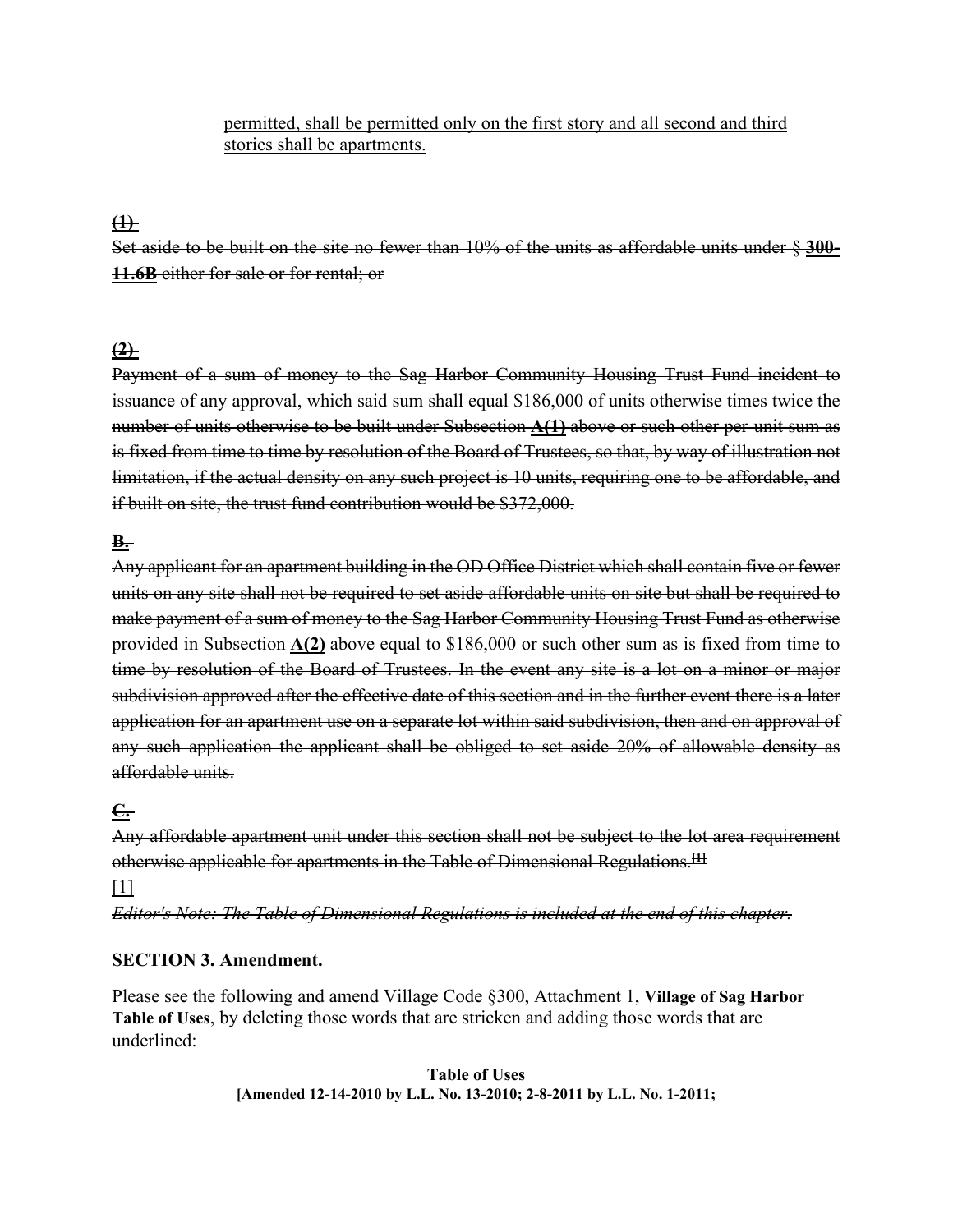#### **4-12-2011 by L.L. No. 6-2011; 7-12-2011 by L.L. No. 7-2011; 4-21-2016 by L.L. No. 5-2016; 3-9-2021 by L.L. No. 2-2021]**

**KEY:**  $P = Permitted$ SE = Special Exception  $X =$ Prohibited

| <b>NAICS</b> | Use              | R20                      | <b>RM</b>                 | <b>VB</b> | <b>OD</b> | WF                        |
|--------------|------------------|--------------------------|---------------------------|-----------|-----------|---------------------------|
| Code*        | Description      |                          |                           |           |           |                           |
|              | <b>Apartment</b> | $\mathbf v$<br>$\Lambda$ | $\mathbf{v}$<br>$\Lambda$ | XSE       | <b>SE</b> | $\mathbf{v}$<br>$\Lambda$ |
|              | <b>Building</b>  |                          |                           |           |           |                           |
|              | Affordable       |                          |                           |           |           |                           |
|              | Workforce        |                          |                           |           |           |                           |
|              | and Housing      |                          |                           |           |           |                           |
|              | Development      |                          |                           |           |           |                           |

### **SECTION 4. Amendment.**

Please see the following and amend Village Code §300, Attachment 2, **Village of Sag Harbor Table of Dimensional Regulations**, by deleting those words that are stricken and adding those words that are underlined:

### **Village of Sag Harbor Table of Dimensional Regulations\* [Amended 9-9-2014 by L.L. No. 12-2014; 4-21-2016 by L.L. No. 5-2016; 1-9-2018 by L.L. No. 2- 2018; 7-10-2018 by L.L. No. 10-2018]**

|                                                                     | $R-20$<br><b>Residence</b> | <b>RM</b><br><b>Resort</b> | VВ<br><b>Village</b><br><b>Business</b> | OD<br>Office<br><b>District</b> | <b>WF</b><br>Waterfront |
|---------------------------------------------------------------------|----------------------------|----------------------------|-----------------------------------------|---------------------------------|-------------------------|
| <b>Apartments:</b><br>minimum lot<br>area per unit<br>(square feet) | N/A                        | $7,260$ N/A                | <b>N/A 500</b>                          | 7,260 500                       | N/A                     |

## **SECTION 5. Authority**

The Village of Sag Harbor hereby enacts this legislation pursuant to NYS Village Law § NYS Village Law §§7-700, 7-725-b, NYS Municipal Home Rule Law §§10(1)(i), 10(1)(ii)(a)(6), (11).

## **SECTION 6. Severability.**

If any clause, sentence, paragraph, section or part of this local law shall be adjudged by any court of competent jurisdiction to be invalid, the judgment shall not affect, impair or invalidate the remainder of this local law but shall be confined in its operation to the clause, sentence, paragraph, section or part of this local law that shall be directly involved in the controversy in which such judgment shall be rendered.